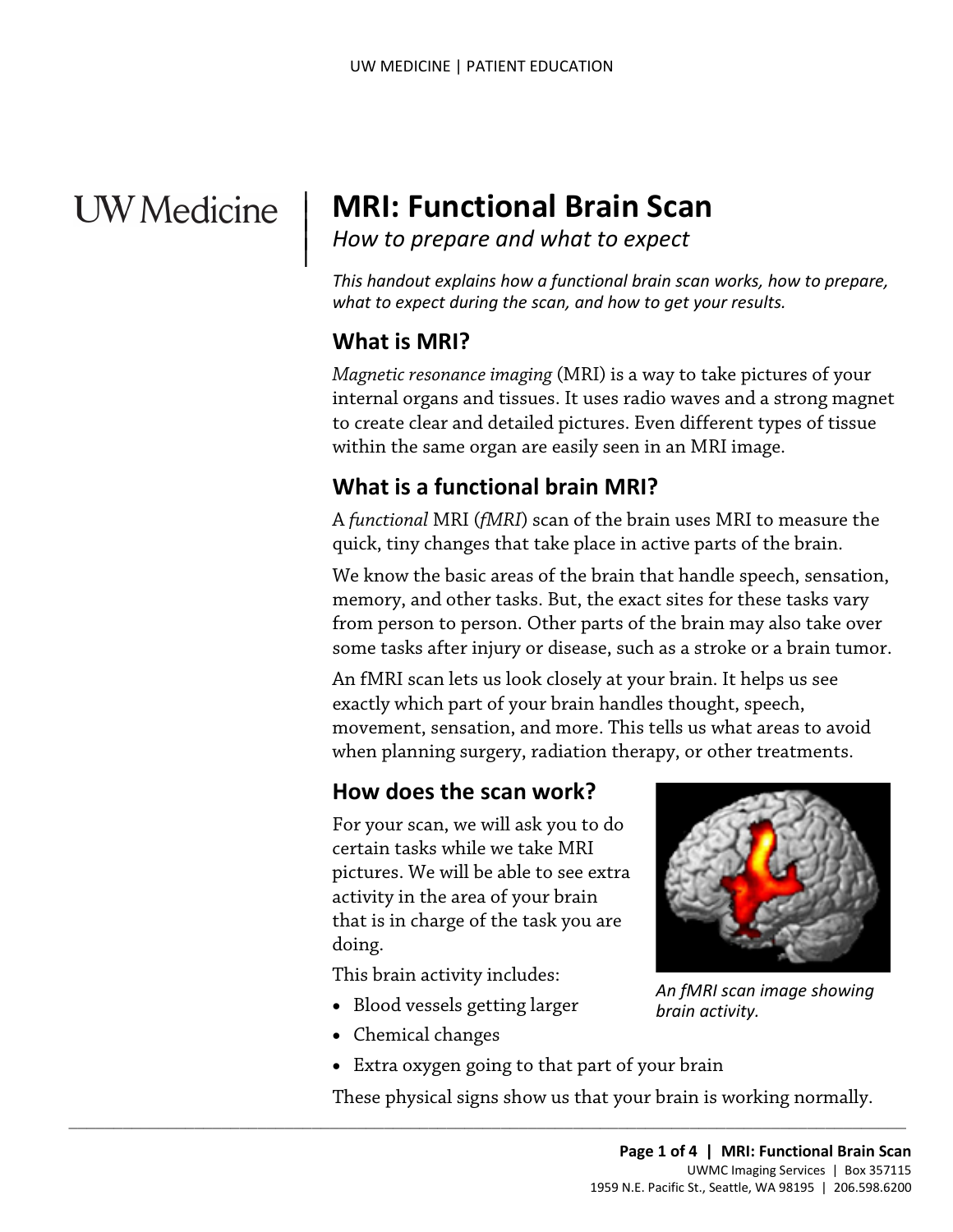A *neuroscientist* (a doctor who specializes in the nervous system) may work with you before your MRI scan to explain the tasks you will do.

## **For Your Safety**

#### **Health Review**

We need to know about certain **health conditions** before giving you an MRI scan. Please tell us if you:

- Are on dialysis
- Have any problems with your liver or kidneys, or need a liver or kidney transplant
- Have allergies to any drugs or *contrast* (X-ray dye)
- Have had any surgeries

## **Screening for Metal**

#### **If you have any metal on or in your body, an MRI can harm**

• Have had any surgeries<br>**Screening for Metal**<br>**If you have any metal on or in your body, an MRI can harm**<br>**you.** The strong MRI magnet will pull on any *ferromagnetic* object,<br>such as iron and some other metals.<br>This is w **you.** The strong MRI magnet will pull on any *ferromagnetic* object, such as iron and some other metals.

This is why we need to know if you have any metal in or on your body before we give you an MRI scan. Even small amounts of metal that will not harm your body can ruin the MRI image.

Please tell MRI staff if you have:

- Aneurysm clips, a heart pacemaker (or artificial heart valve), an implanted port, an infusion catheter (such as Port-o-cath, Infusaport, or Lifeport), an intrauterine device (IUD), any metal plates, clips, pins, screws, or surgical staples, a prosthetic hip, or any implanted metal object in your body
	- Most times, surgical staples, clips, plates, pins, and screws are not a risk during MRI if they have been in place for more than 4 to 6 weeks. If needed, we may do an X-ray to check for metal.
- Tattoos or permanent eyeliner
- Medicine patches
- A bullet or shrapnel in your body
- Ever worked with metal
- Tooth fillings or braces
- $\_$  ,  $\_$  ,  $\_$  ,  $\_$  ,  $\_$  ,  $\_$  ,  $\_$  ,  $\_$  ,  $\_$  ,  $\_$  ,  $\_$  ,  $\_$  ,  $\_$  ,  $\_$  ,  $\_$  ,  $\_$  ,  $\_$  ,  $\_$  ,  $\_$  ,  $\_$  ,  $\_$  ,  $\_$  ,  $\_$  ,  $\_$  ,  $\_$  ,  $\_$  ,  $\_$  ,  $\_$  ,  $\_$  ,  $\_$  ,  $\_$  ,  $\_$  ,  $\_$  ,  $\_$  ,  $\_$  ,  $\_$  ,  $\_$  , – Dental work is not usually affected by the MRI, but fillings and braces may distort pictures of the face or brain.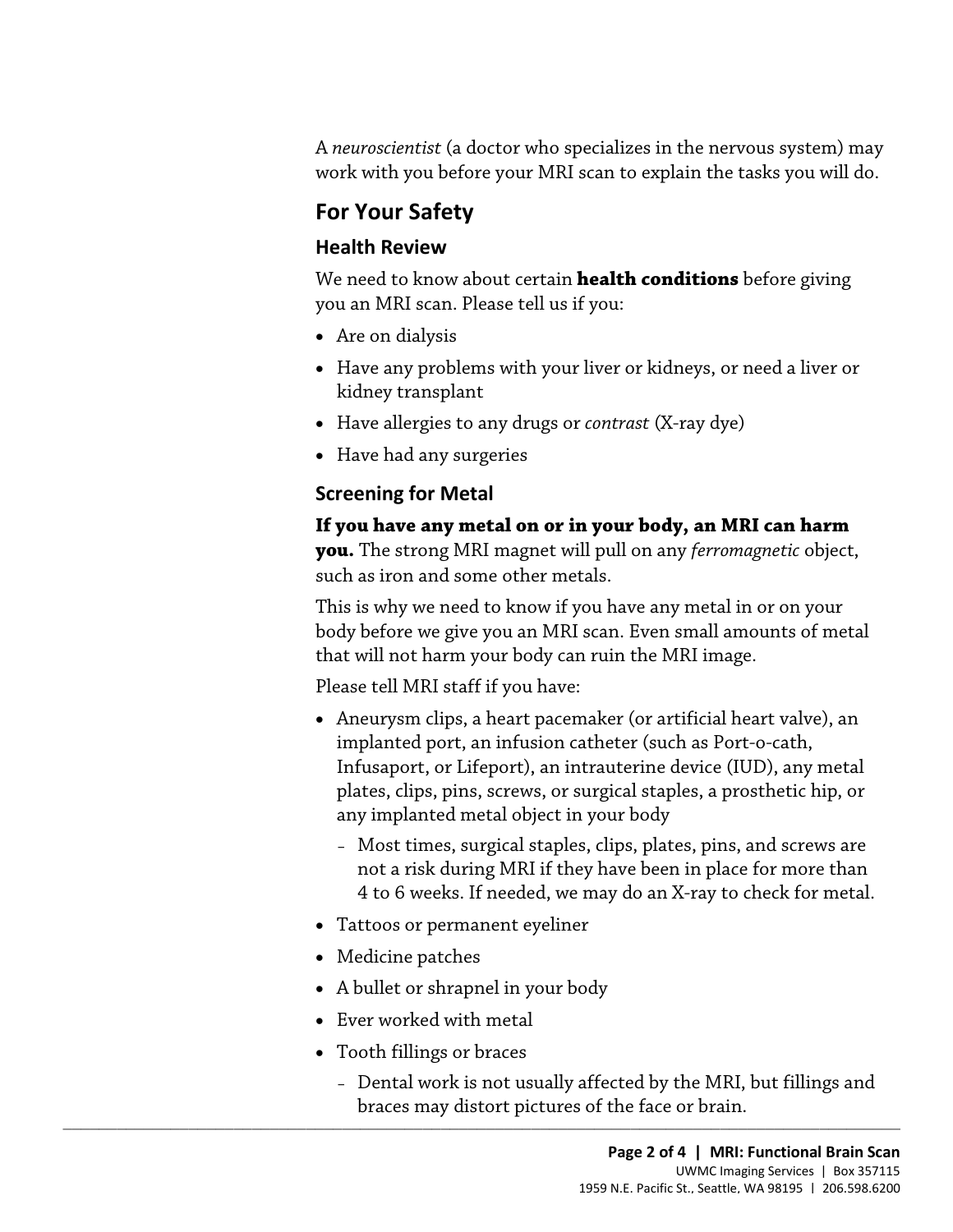#### **How to Prepare**

- Please talk with your provider if you have any concerns about managing pain or anxiety during your MRI scan.
- *Women:* Tell your provider if you are pregnant or breastfeeding, or if there is any chance you could be pregnant.

#### **On the Day of Your Scan**

- • **Remove anything that might contain metal.** This includes:
	- Makeup and nail polish
	- Hairpins
	- Jewelry
	- Glasses, hearing aids, and any removable dental work
- Glasses, hearing aids, and any removable dental work<br>
 You must change into a hospital gown before your scan. We will<br>
give you a gown when you arrive in the MRI department.<br>
 If you have an insulin pump or a patch tha • You must change into a hospital gown before your scan. We will give you a gown when you arrive in the MRI department.
	- If you have an insulin pump or a patch that delivers any type of drug, we will ask you to remove it.
	- *Women:* Before the scan starts, tell the technologist if there is any chance you could be pregnant.

## **How happens during the scan?**

- You will lie on a sliding table. The technologist will place your head in a brace to help hold it still. The brace may include a mask created just for you.
- The technologist will slide the table so that your head is inside the MRI unit. The technologist will then leave the room to take the pictures.
- We will ask you to do a number of small tasks, such as:
	- Tapping the thumb of one hand against each of the fingers of that hand
	- Rubbing a block of sandpaper
	- Answering simple questions

 $\_$  ,  $\_$  ,  $\_$  ,  $\_$  ,  $\_$  ,  $\_$  ,  $\_$  ,  $\_$  ,  $\_$  ,  $\_$  ,  $\_$  ,  $\_$  ,  $\_$  ,  $\_$  ,  $\_$  ,  $\_$  ,  $\_$  ,  $\_$  ,  $\_$  ,  $\_$  ,  $\_$  ,  $\_$  ,  $\_$  ,  $\_$  ,  $\_$  ,  $\_$  ,  $\_$  ,  $\_$  ,  $\_$  ,  $\_$  ,  $\_$  ,  $\_$  ,  $\_$  ,  $\_$  ,  $\_$  ,  $\_$  ,  $\_$  ,

- Reading short statements or viewing pictures on a screen
- During the scan, you will be able to talk with the [technologist](javascript:glossAry()  through an intercom.